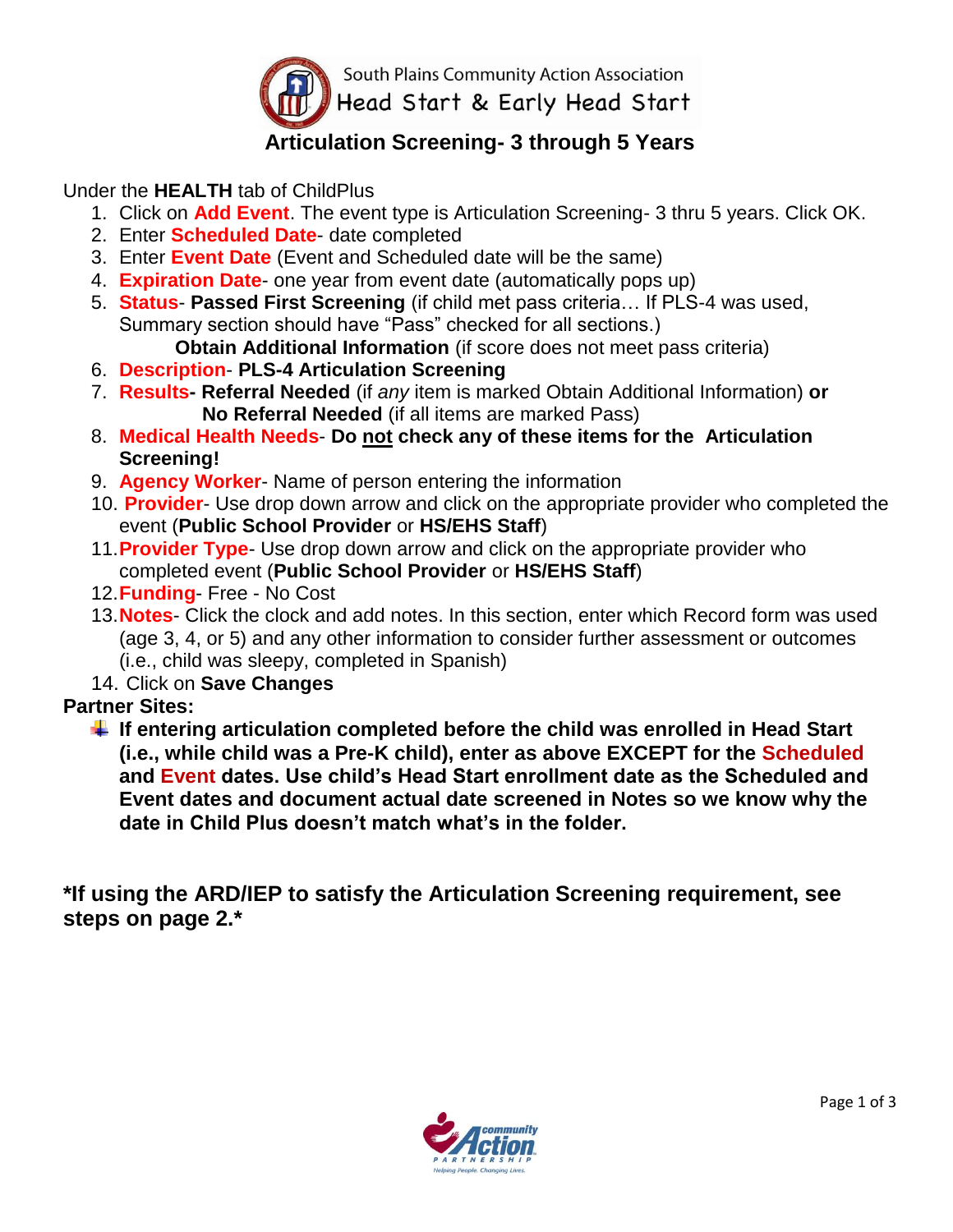

## **Inputting Child's ARD/IEP as the Articulation Screening Requirement**

\*\*\*Use These Steps **ONLY** for Child Currently in Speech Services who have Current ARD/IEP papers in the Brown Folder. Contact Mental Health & Disabilities staff if you aren't sure.\*\*\*

Under the **HEALTH** tab of ChildPlus

- 1. Click on **Add Event**. The event type is Articulation Screening- 3 thru 5 years. Click OK.
- 2. Enter **Scheduled Date** Child's *enrollment date*
- 3. Enter **Event Date** (Event and Scheduled date will be the same)
- 4. **Expiration Date** one year from event date (automatically pops up)
- 5. **Status In Treatment Process**
- 6. **Description Current ARD/IEP**
- 7. **Results- In Treatment Process**
- 8. **Medical Health Needs Do not check any of these items for the Articulation Screening!**
- 9. **Agency Worker** Name of person entering the information
- 10. **Provider** Use drop down arrow and click on the appropriate provider who completed the event (**Public School Provider** or **HS/EHS Staff**)
- 11.**Provider Type** Use drop down arrow and click on the appropriate provider who completed event (**Public School Provider** or **HS/EHS Staff**)
- 12.**Funding** Free No Cost
- 13. **Notes** Click the clock and add notes. In this section, enter which "Child is currently in treatment and has a current IEP dated \_\_\_\_\_\_\_ to \_\_\_\_\_\_\_\_" (Dates can be found on the IEP in child's folder)
- 14. Click on **Save Changes**